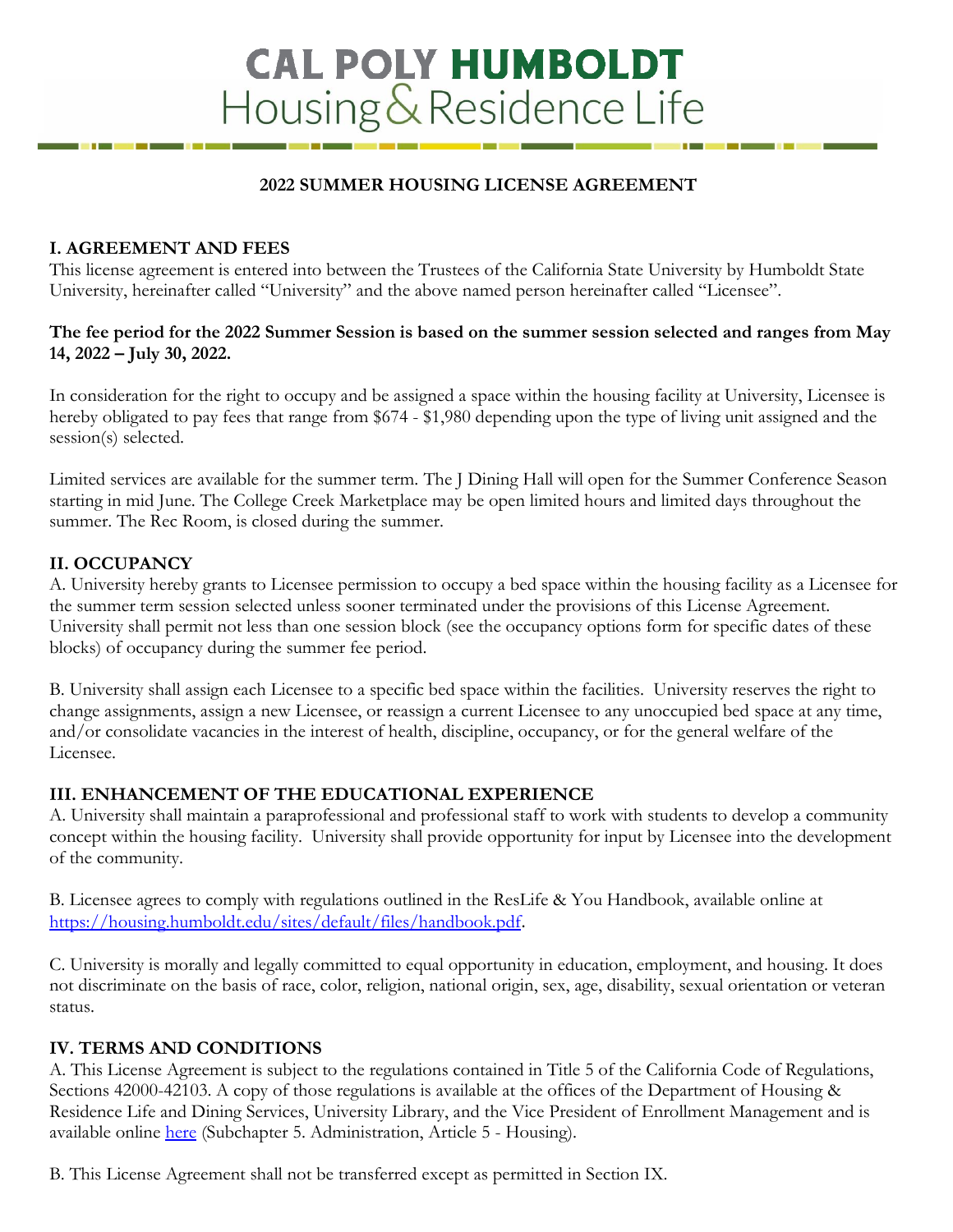C. It is understood and agreed by Licensee and University that this agreement is a license and not a lease, and that no lease nor any other interest in real property is created by this agreement; nor are there created any covenants, express or implied such as a covenant for quiet enjoyment, created by this agreement, not otherwise expressly contained in this agreement.

D. Licensee must be enrolled at the University for summer session for a minimum of one, 3 unit class or work for Housing & Residence Life and Dining Services to be eligible for occupancy during the summer fee period. We do make exceptions for former Foster Youth and International Students here for two years.

# **V. MAINTENANCE OF PREMISES**

A University shall provide Licensee with furnishings. At check-in the Licensee shall be responsible for noting condition of assigned bed space and furnishings on the 'Room Condition' section in their myHousing account. Licensee agrees to give reasonable care to her/his living unit and its furnishings and to make payment for any damage or loss promptly upon demand by University. Licensee shall vacate the living unit in good order and repair, normal and reasonable wear and tear expected. In the event Licensee fails to maintain the living unit in good order and repair, Licensee shall pay University the reasonable costs incurred in returning the living unit to a condition of good order and repair.

B. Licensee shall make no alteration to the housing facility without permission of University. Any structural addition or alteration is prohibited without written permission of University.

C. Licensee shall not possess any highly flammable material, firearm, ammunition, fireworks, explosives, dangerous weapons or any other material or instrument which, in the opinion of University authorities, poses an unreasonable risk of damage or injury.

D. Licensee agrees to be jointly responsible with other Licensees for protection of the residence halls common area furnishings and equipment, and physical plant. Damage or loss of common area furnishings, unless specifically assigned to individuals, shall be equally divided among all members of the living group who have reasonable access to the common area.

## **VI. CANCELLATION OF RESERVATION BY LICENSEE PRIOR TO THE FEE PERIOD.**

A written request to cancel reservation which is submitted by Licensee by May 4, 2022 for Full Summer, Late Stay + Session A, or Session A and by June 16, 2022 for Session B will be honored. Any outstanding amount owed to the university will be paid and the Licensee will receive a refund of the remaining balance of fees paid in advance.

A request to cancel reservation which is submitted by Licensee after May 4, 2022 for Full Summer, Late Stay + Session A, or Session A and after June 16, 2022 for Session B will be honored and refunds will be processed as follows:

- A. If University is able to find a suitable replacement for Licensee so that overall occupancy of the facilities is not impacted, the Licensee will receive a full refund of all fees paid in advance.
- B. If University is not able to find a suitable replacement for Licensee so that honoring the request to cancel reservation would impact occupancy of the facilities, Licensee will be charged a prorated penalty fee for each day of notice after May 4, 2022 for Full Summer, Late Stay + Session A, or Session A and after June 16, 2022 for Session B. The penalty days will be calculated by counting the day on which the written request to cancel reservation is received by Housing & Residence Life. Any outstanding amount owed to the university will be paid and the Licensee will then be entitled to a refund of the balance of fees paid in advance. If there is a balance due, the Licensee will receive an invoice.

## **VII. CANCELLATION AFTER THE BEGINNING OF THE FEE PERIOD**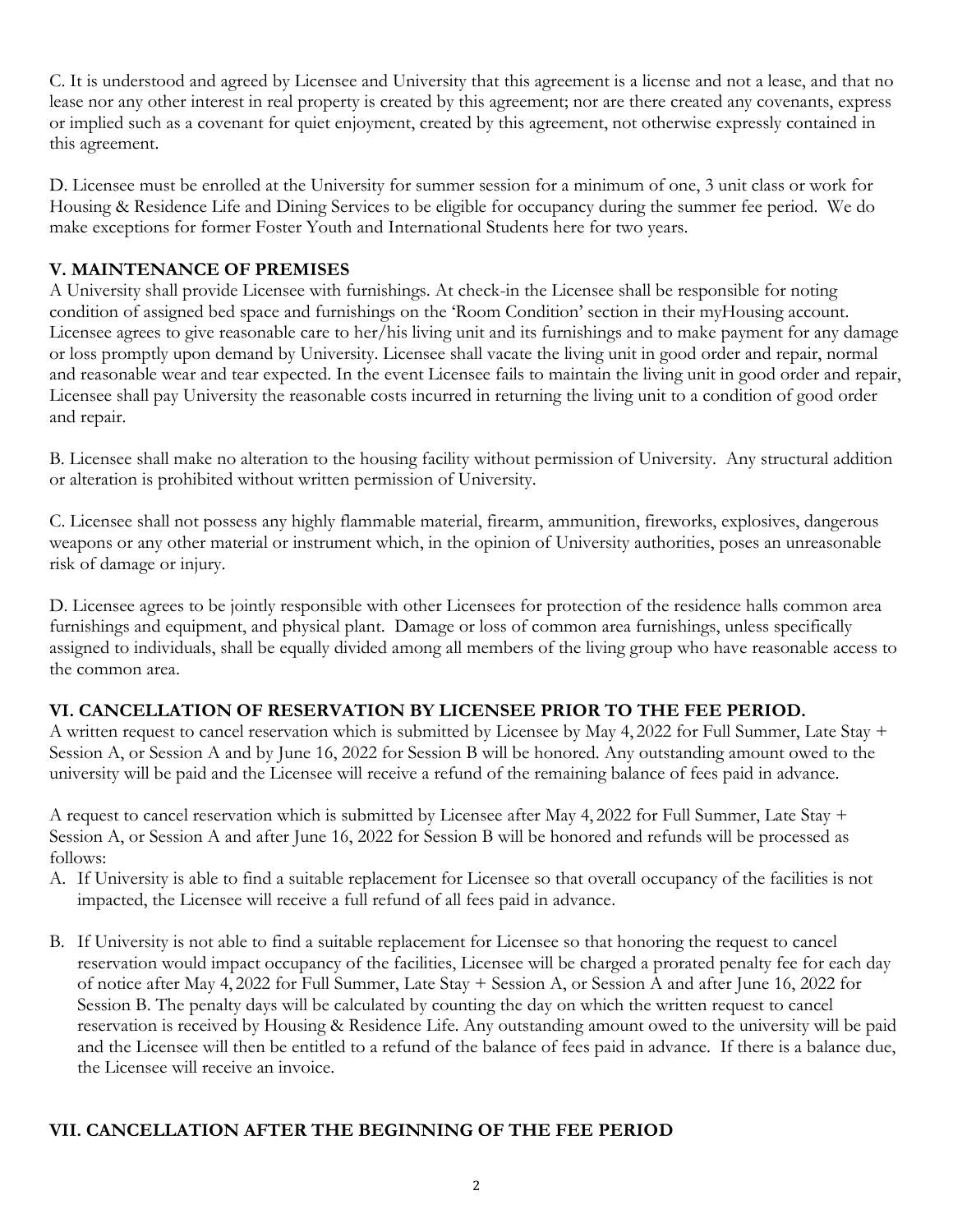A. Any Licensee who requests to vacate the housing facility shall give at least thirty (30) days' written notice of intention to vacate and the reason therefore.

B. University may grant or deny request to vacate submitted pursuant to subsection A above. The determination will be based on the standards contained in the ResLife & You Handbook and Sections 42000-42103, Title 5, California Code of Regulations.

C. A Vacate Form may be submitted on or after the beginning of the fee period and requires a minimum 30 day written notice prior to the date the Licensee intends to vacate the facilities. **If the request does not meet the conditions listed below, the Licensee will be charged for room and meal plan fees through the end of the summer fee period.** A Licensee vacating for one of the reasons below will receive a prorated refund for fees paid in advance, calculated from the date the Licensee vacates the living unit through the end of the fee period.

- Licensee withdraws or takes educational leave from University and does not re-enroll at University during the fee period.
- Licensee transfers to another school and provides documentation that he/she will no longer be enrolled at University.
- University can find a suitable replacement for the Licensee.
- The Licensee demonstrates through written appeal and supporting documentation that the request to vacate is due to extraordinary causes or a serious, compelling and unforeseen medical or financial circumstance that the Licensee encountered since the Housing License was signed and clearly beyond the control of Licensee. The Licensee must submit supporting documentation. The President or his/her designee will determine if such cause exists, and his/her determination will be final.

A Vacate Form that is submitted during the fee period, and is less than thirty (30) days prior to the date the Licensee intends to vacate the facilities will be charged a penalty equivalent to 30 days times the daily room rate for the living unit. The 30 day period will be calculated by counting the day on which the Vacate Form is received by Housing & Residence Life. Additionally, in the event the Licensee is vacating not due to one of the above reasons, the Licensee will be charged for room fees through the end of the summer fee period.

# **VIII. REVOCATION OF LICENSE AGREEMENT**

A. University may revoke this License Agreement upon the following conditions:

- In the event of misconduct listed in Section 41301, Title 5, California Code of Regulations.
- Administrative necessity of University; this includes University receiving notice of Admissions Denial or Withdrawal of Licensee.
- Failure of Licensee to maintain status as a student at University.
- Licensee's breach of any term or condition of this License Agreement or regulations outlined in the ResLife & You Handbook, including failure to pay required fees.

B. University shall provide Licensee not less than three (3) days' notice in the event of an occurrence described in subsections (1), (3) or (4) and not less than fourteen (14) days' written notice in the event of an occurrence described in subsection (2) except in cases of emergency.

C. It is critical that the Licensee recognize that revocation of the Housing License as a result of disciplinary action does not release the Licensee from his/her financial obligation to Housing & Residence Life for the full license period. Disciplinary action may be taken when violations of any of the parameters outlined in the License or ResLife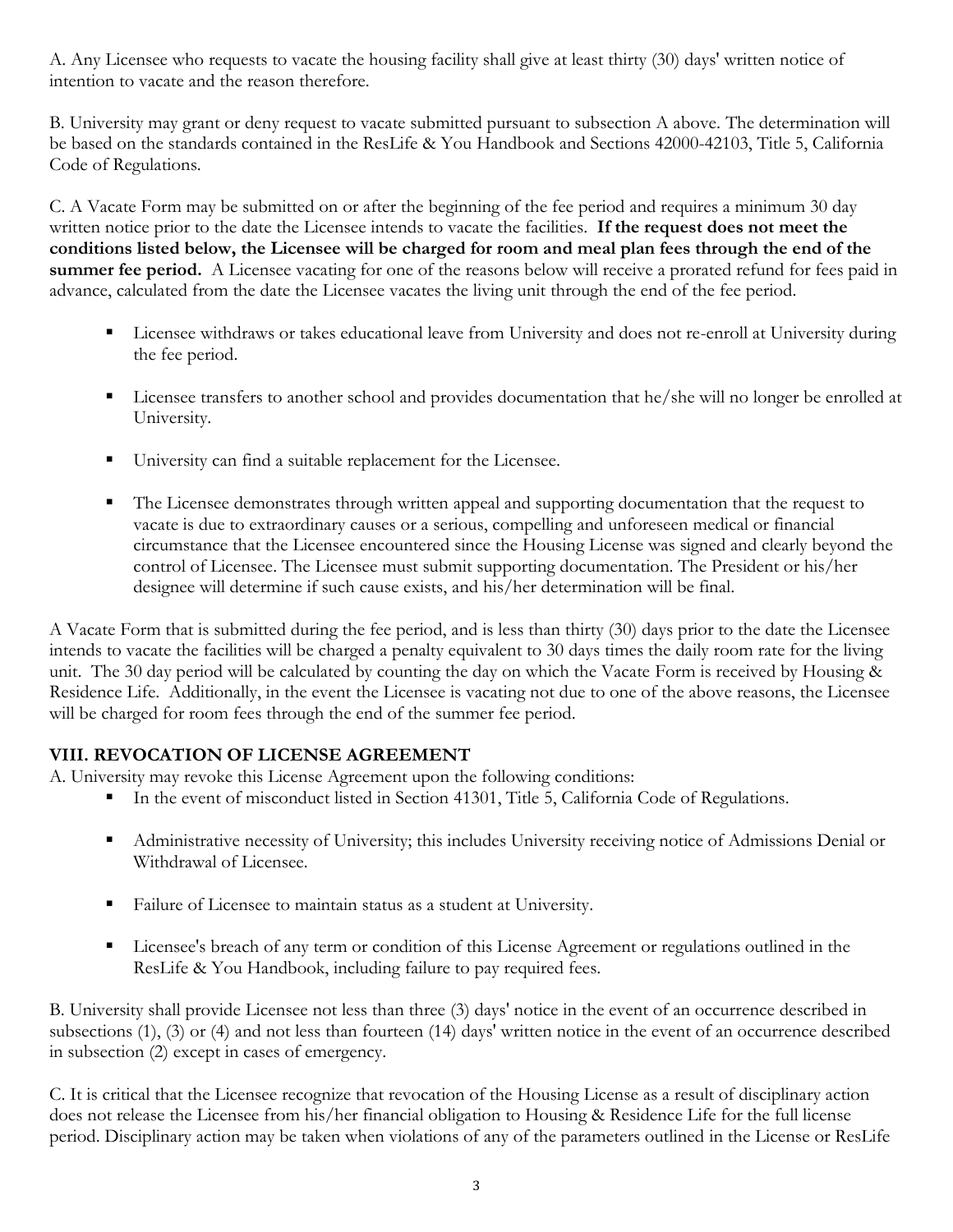& You Handbook occur. When revoking a Housing License, the President or his/her designee will determine what disciplinary action and fees will be assessed and will so notify the Licensee.

# **IX. ABANDONMENT OR TERMINATION BY LICENSEE**

Except as permitted in Section VI or VII, termination of this License Agreement or abandonment of the premises by Licensee shall not release Licensee from paying any obligation due University for so long as University does not terminate Licensee's right to an assigned bed space. In the event of termination or abandonment, Licensee shall have the right to be released from this agreement if a suitable replacement is found, pursuant to campus regulations and with consent of University, which consent shall not reasonably be withheld.

# **X. DESTRUCTION OR UNAVAILABILITY**

In the event that bed space is destroyed or becomes unavailable as the result of conditions not reasonably foreseen at the time this License Agreement is made, Licensee shall be entitled to a prorated refund of any fees applicable to periods after Licensee was required to vacate. Such conditions include but are not limited to damage covered by floods, slides, fire, earthquakes, other natural disasters and vandalism; civil disorder; compliance with state or federal law; unanticipated interruption of basic services; a drop in the rate of cancellations not reasonably foreseen by University if such drops result in an overbooking of available housing facilities.

## **XI. REFUNDS**

University shall authorize refunds only as provided in Title 5, California Code of Regulations and campus policy.

# **XII. VACATING THE HOUSING FACILITY**

Licensee shall vacate the housing facility on the expiration of the license periods or upon revocation of this License agreement, whichever occurs first.

## **XIII. TREATMENT OF INDEBTEDNESS**

Failure of Licensee to satisfy the financial obligations of this License Agreement may result in the following:

- Revocation of the License Agreement.
- **Eviction.**
- Withholding of University services pursuant to Section 42380, et. seq., Title 5, California Code of Regulations. Which can include denial of registration.
- Offset of paychecks, loans, grants or scholarships payable through the University, and/or income tax refunds or rebates.
- Payment of any attorney fees, court costs and any other collection costs that may occur.

# **XIV. RIGHT OF ENTRY**

University shall have the right to enter premises occupied by Licensee for the purposes of emergency, health, safety, maintenance, management of applicable rules and regulations, or for any other lawful purpose. University shall exercise these rights reasonably and with respect for Licensee's right to be free from unreasonable searches and intrusions into study or privacy.

# **XV. INSURANCE**

University has no insurance to cover the personal or property damage of Licensee. Therefore, the University highly recommends that Licensee obtain insurance, such as a renter's policy. The University assumes no responsibility for personal items stored in University storage areas.

During period covered by this License Agreement, it is highly recommended that Licensee obtain health and accident insurance, on either an individual or group basis.

# **XVI. VISITORS AND GUESTS**

Licensee shall permit no guests or visitors to enter the housing facility except as outlined in the ResLife & You Handbook. For summer session, a guest cannot stay more than three nights total during entire summer session period. Guests must be registered through your myHousing.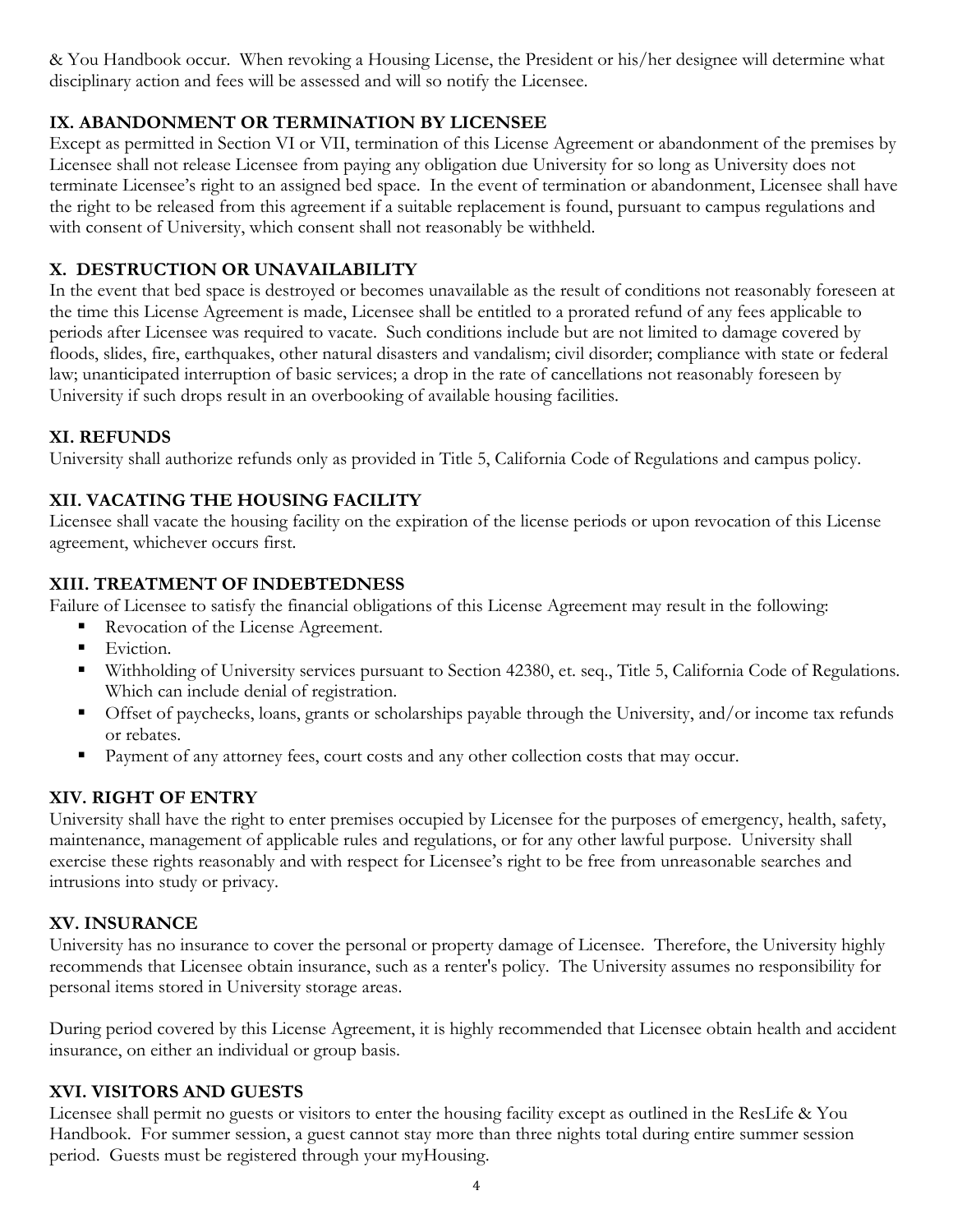#### **XVII. NON WAIVER**

The waiver of any breach of a term or condition of this License Agreement shall not constitute a waiver of any subsequent breach.

## **XVIII. TAXABLE POSSESSORY INTEREST**

It is the position of University that this License Agreement does not create a taxable possessory interest in real property. However, pursuant to Revenue and Taxation Code Section 107.6 Licensee is hereby notified that a taxing authority may take a contrary view and may assess Licensee property taxes based on Licensee's interest in this License Agreement.

#### **XIX. STUDENT HOUSING IN STATE OWNED OR OPERATED BUILDINGS**

Licensees residing in housing located on the premises of University may, from time to time, experience ambient noise, inconvenience, and/or impeded access to or use of ancillary facilities caused by facility maintenance and/or construction projects and/or athletic events near the housing buildings, which may negatively impact licensee's living environment.

#### **XX. MEGAN'S LAW**

Notice: Pursuant to Section 290.46 of the Penal Code, information about specified registered sex offenders is made available to the public via an Internet Web site maintained by the Department of Justice at [www.meganslaw.ca.gov.](http://www.meganslaw.ca.gov/) Depending on an offender's criminal history, this information will include the address at which the offender resides or the community of residence and zip code in which he or she resides.

## **Cal Poly Humboldt Student Housing License Agreement Terms & Conditions 2022 - 2023 COVID-19 Amendment Number 2**

This Addendum to the Housing & Residence Life License Agreement is expressly incorporated into and supplements the Housing & Residence Life License Agreement ("License") terms and conditions for 2022 - 2023. Before completing and electronically signing this Addendum, please read the provisions carefully. Except as expressly stated herein, this Addendum does not alter any conditions or obligations in the License. This Addendum is effective for the entire academic year, fall through spring terms, or for such portion of the academic year as may remain at the time the License and/or Addendum are signed. In consideration of the mutual covenants, commitments, and agreements contained herein, the receipt and sufficiency of which is hereby acknowledged, Licensee agrees as follows:

#### **I. Notice and Acknowledgment Regarding COVID-19**

Licensee acknowledges that the SARS-CoV-2 coronavirus pandemic is a worldwide risk to human health. COVID-19 is a highly contagious disease that can spread easily and exponentially and can lead to severe illness or death. According to public health organizations, persons of all ages are at risk. Persons over 65 and those with underlying health conditions are especially vulnerable.

An inherent risk of exposure to COVID-19, or to any SARS-CoV-2 variant (hereinafter referred to collectively as "COVID-19"), exists in any shared or public space where people are present, including on-campus housing. Cal Poly Humboldt has taken and will continue to take various measures to address the health and safety of individuals living in on-campus housing. However, those measures will not eliminate the risk of exposure to COVID-19. Accordingly, students who return for face-to-face instruction and who will voluntarily reside in on-campus housing will face a risk of exposure and may contract COVID-19.

To minimize the risk to Licensee and others in on-campus housing, Licensee hereby confirms and agrees:

1. Licensee understands that, although Cal Poly Humboldt has taken and will continue to take various measures to protect against exposure in accordance with federal, state and local health authorities' mandates and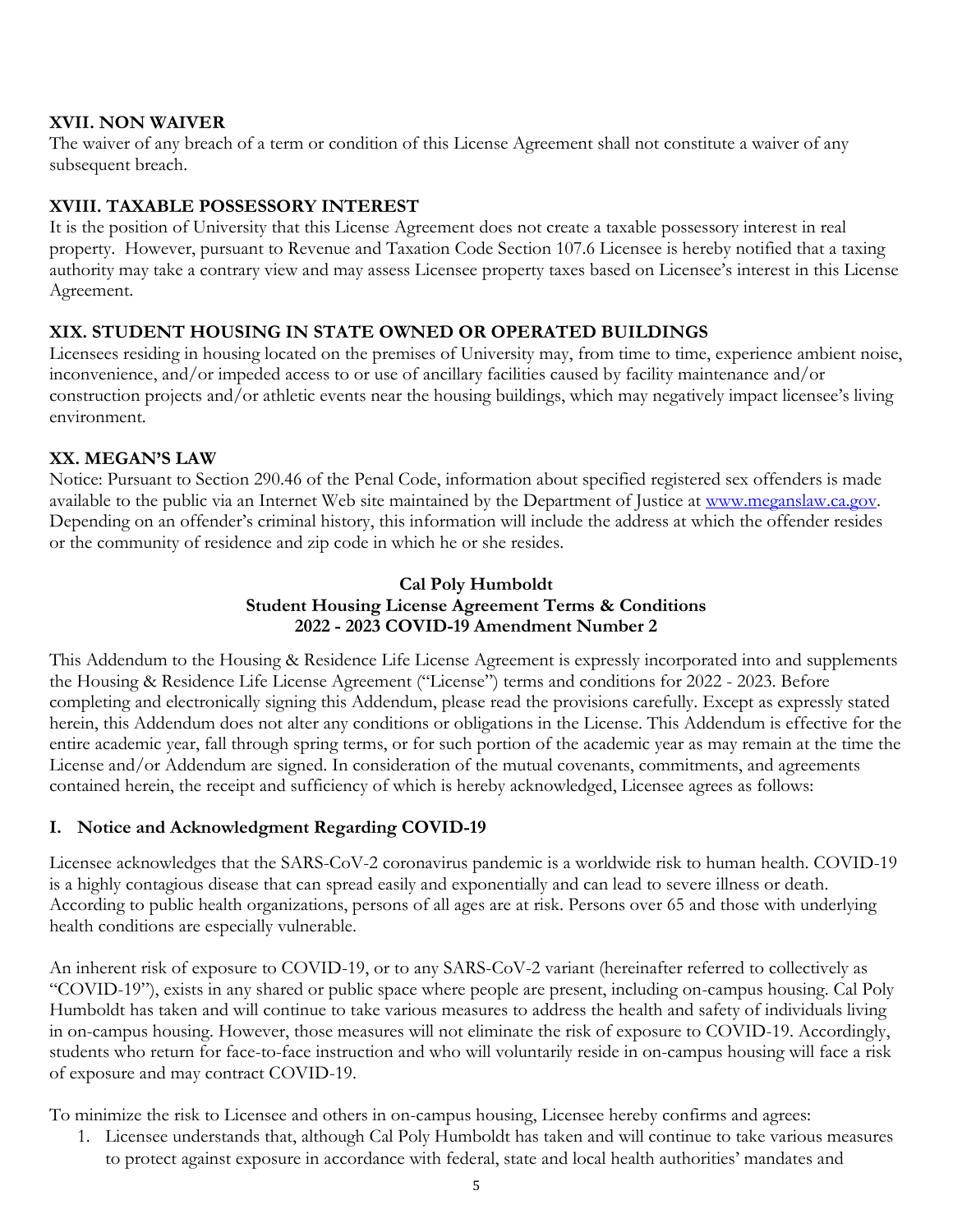guidelines, those measures will not eliminate all risk, and thus there will remain a risk of exposure to COVID-19.

- 2. By assuming occupancy, Licensee certifies that, to the best of Licensee's knowledge, Licensee is not infected with COVID-19.
- 3. By assuming occupancy, Licensee certifies that Licensee is not experiencing symptoms associated with COVID-19. Symptoms may include, but are not limited to, a loss of taste or smell, fever, severe headaches, severe fatigue or body/muscle aches, unusual gastrointestinal distress, and/or signs of respiratory illness, such as a dry cough, shortness of breath, or difficulty breathing.
- 4. By assuming occupancy, Licensee certifies that, to the best of Licensee's knowledge, within the immediately preceding 14 days of initially assuming occupancy, Licensee has not been in personal or close contact (within six feet for a total of fifteen minutes or more) with an individual infected with COVID-19.
- 5. Licensee understands and agrees that the exclusive purpose for which Cal Poly Humboldt is providing voluntary housing is to enable Licensee to complete and/or participate in a campus educational program, but that participating in housing is not required and is done so on a voluntary basis by Licensee. Voluntarily accessing or allowing access to campus housing could expose Licensee or others to COVID-19.

# **II. Campus Right of Entry**

In addition to the conditions and situations outlined in the License Agreement, Licensee must leave the licensed premises to which Licensee is assigned as reasonably requested during Health and Safety Inspections, custodial services, maintenance repairs, or any other inspection in order to practice safe physical distancing and reduce risk of exposure to COVID-19 (or other infectious diseases) or when entry to the licensed premises is legally required by a Cal Poly Humboldt representative.

## **III. COVID-19 Preparedness**

In addition to any item(s) that Licensee is required to maintain under the License Agreement, Licensee is required to procure and maintain the following healthcare supplies and personal protective equipment, such that these supplies will be accessible to Licensee while on campus and living in campus housing:

- 1. Hand sanitizer (at least 70% alcohol base);
- 2. Appropriate face coverings, as defined by state and local health authorities, and the University; and
- 3. A thermometer.

# **IV. COVID-19 Occupancy Requirements**

- 1. Licensee agrees to comply with the directives, policies, and orders of Cal Poly Humboldt and the Board of Trustees of the California State University (collectively, the "University"), and state and local health authorities related to COVID-19, as may be amended from time to time during the term of this License and Addendum, including, but not limited to, all requirements for protective masking/face covering, social distancing, testing, isolation, quarantine, and immunization.
- 2. Licensee agrees to comply with all applicable federal, state, and local public health laws, regulations, orders, and guidance related to COVID-19, as may be amended from time to time during the term of this License.
- 3. Licensee agrees to comply with any COVID-19 testing protocols that may be required by the University and to reasonably cooperate with the University in discharging Licensee's obligations under this section.
- 4. Licensee understands and agrees that COVID-19 immunization is required by the University as a condition of occupancy, prior to occupying the licensed premises. Licensee agrees to provide the University certification of vaccination within the time period and in the manner requested by the University.